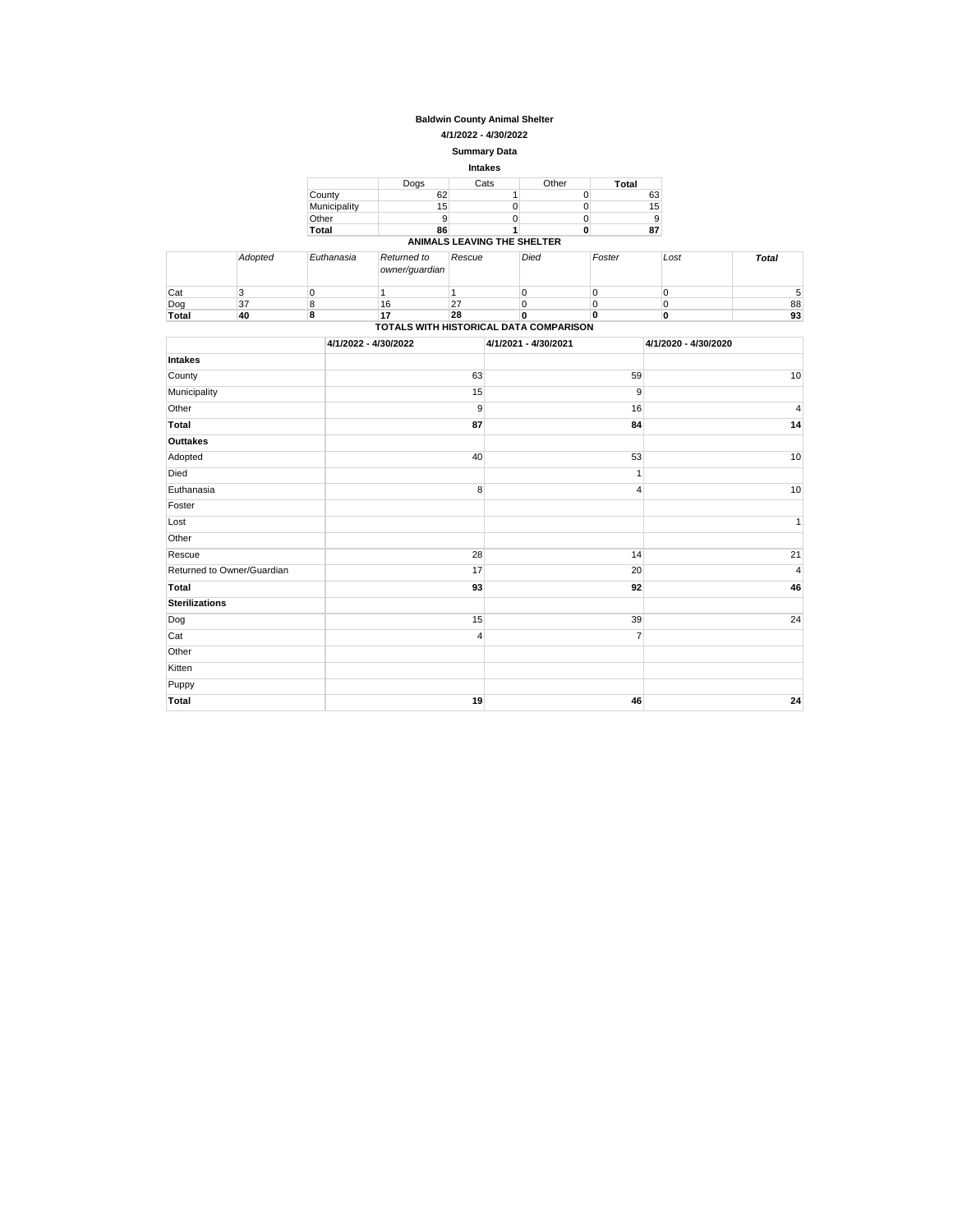## **Outtake Detail for 4/1/2022 - 4/30/2022 Adopted**

|             |         |                      |                    | Spayed/                    |
|-------------|---------|----------------------|--------------------|----------------------------|
| <b>Date</b> | Id      | <b>Animal Name</b>   | <b>Animal Type</b> | <b>Neutered</b>            |
| 04/01/2022  | 8055-22 | Optimus              | Dog                | 04/14/2022                 |
| 04/01/2022  | 8010-22 | Jake                 | Dog                | Came in Sterilized/Altered |
| 04/04/2022  | 8090-22 | Sunflower            | Cat                | Came in Sterilized/Altered |
| 04/04/2022  | 8063-22 | Quinn                | Dog                | 03/24/2022                 |
| 04/05/2022  | 7926-22 | 50 cent              | Dog                | 03/21/2022                 |
| 04/05/2022  | 8082-22 | Marcia               | Dog                | 04/12/2022                 |
| 04/06/2022  | 7955-22 | Celtic               | Dog                | 03/18/2022                 |
| 04/06/2022  | 7983-22 | Sandy                | Dog                | 03/30/2022                 |
| 04/07/2022  | 8089-22 | Pansy                | Cat                | 04/12/2022                 |
| 04/08/2022  | 8096-22 | Scuttle              | Dog                | 04/12/2022                 |
| 04/08/2022  | 8067-22 | Michelle             | Dog                | 04/13/2022                 |
| 04/08/2022  | 8061-22 | Sonny                | Dog                | 03/30/2022                 |
| 04/11/2022  | 8095-22 | Aquata               | Dog                | 04/14/2022                 |
| 04/14/2022  | 8088-22 | <b>Twinkles</b>      | Cat                | 04/19/2022                 |
| 04/14/2022  | 7914-22 | Barney               | Dog                | 03/30/2022                 |
| 04/14/2022  | 8131-22 | Lilly Pad            | Dog                | No                         |
| 04/14/2022  | 8123-22 | Luna                 | Dog                | 04/21/2022                 |
| 04/14/2022  | 8124-22 | Star                 | Dog                | <b>No</b>                  |
| 04/16/2022  | 8106-22 | JO JO jo Anne        | Dog                | Came in Sterilized/Altered |
| 04/19/2022  | 8085-22 | Sam                  | Dog                | 04/14/2022                 |
| 04/19/2022  | 7671-21 | Mr. Gumdrops         | Dog                | 03/29/2022                 |
| 04/20/2022  | 7834-22 | Bingo                | Dog                | 03/23/2022                 |
| 04/20/2022  | 8140-22 | Atari                | Dog                | 04/22/2022                 |
| 04/20/2022  | 8146-22 | Gaven                | Dog                | 04/20/2022                 |
| 04/20/2022  | 8156-22 | Destin               | Dog                | 05/05/2022                 |
| 04/22/2022  | 8064-22 | Liam                 | Dog                | 04/13/2022                 |
| 04/22/2022  | 8136-22 | Tucker               | Dog                | 04/29/2022                 |
| 04/22/2022  | 7913-22 | Kenny                | Dog                | 03/11/2022                 |
| 04/22/2022  | 8137-22 | Elena                | Dog                | 05/06/2022                 |
| 04/22/2022  | 8145-22 | Fox                  | Dog                | 05/06/2022                 |
| 04/22/2022  | 8148-22 | Joon                 | Dog                | 05/05/2022                 |
| 04/22/2022  | 8147-22 | Benny                | Dog                | 05/05/2022                 |
| 04/22/2022  | 8113-22 | Sage                 | Dog                | 04/27/2022                 |
| 04/22/2022  | 7619-21 | Mashed               | Dog                | 11/10/2021                 |
| 04/27/2022  | 8180-22 | Captain              | Dog                | 05/06/2022                 |
| 04/27/2022  | 8121-22 | <b>Morning Glory</b> | Dog                | 05/06/2022                 |
| 04/27/2022  | 8128-22 | Wilson               | Dog                | 04/18/2022                 |
| 04/27/2022  | 7669-21 | Donner               | Dog                | Came in Sterilized/Altered |
| 04/27/2022  | 8127-22 | Buckwheat/           | Dog                | Came in Sterilized/Altered |
| 04/28/2022  | 8174-22 | Macaw                | Dog                | 05/09/2022                 |

Cat 3

Dog 37 **Total 40**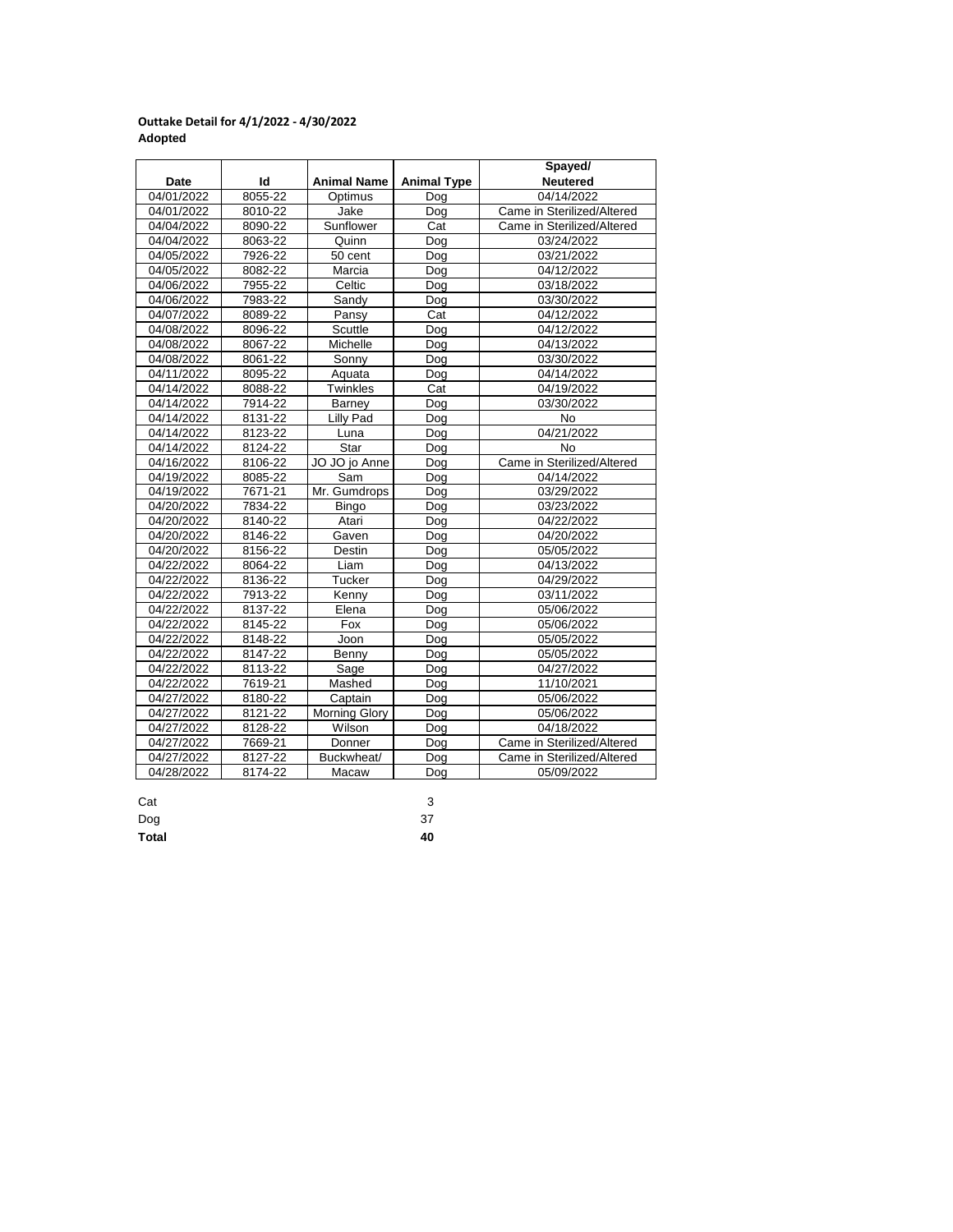# **Outtake Detail for 4/1/2022 - 4/30/2022 Euthanasia**

| Date       | Id      | Animal Name    | <b>Animal Type</b> | Reason                 |
|------------|---------|----------------|--------------------|------------------------|
| 04/01/2022 | 8098-22 | Kvle           | Dog                | Euthanasia, Medical    |
| 04/07/2022 | 8048-22 | Goofy / Dog 32 | Dog                | Euthanasia, Medical    |
| 04/12/2022 | 8084-22 | Joe            | Dog                | Euthanasia, Aggressive |
| 04/20/2022 | 8186-22 | Walnut         | Dog                | Euthanasia, Aggressive |
| 04/26/2022 | 7747-21 | Slim Shady     | Dog                | Euthanasia, Aggressive |
| 04/29/2022 | 8167-22 | Perkins        | Dog                | Euthanasia, Aggressive |
| 04/29/2022 | 8173-22 | Badger         | Dog                | Euthanasia, Medical    |
| 04/29/2022 | 8107-22 | Diamond        | Doa                | Euthanasia, Aggressive |

Dog 8

**Total 8**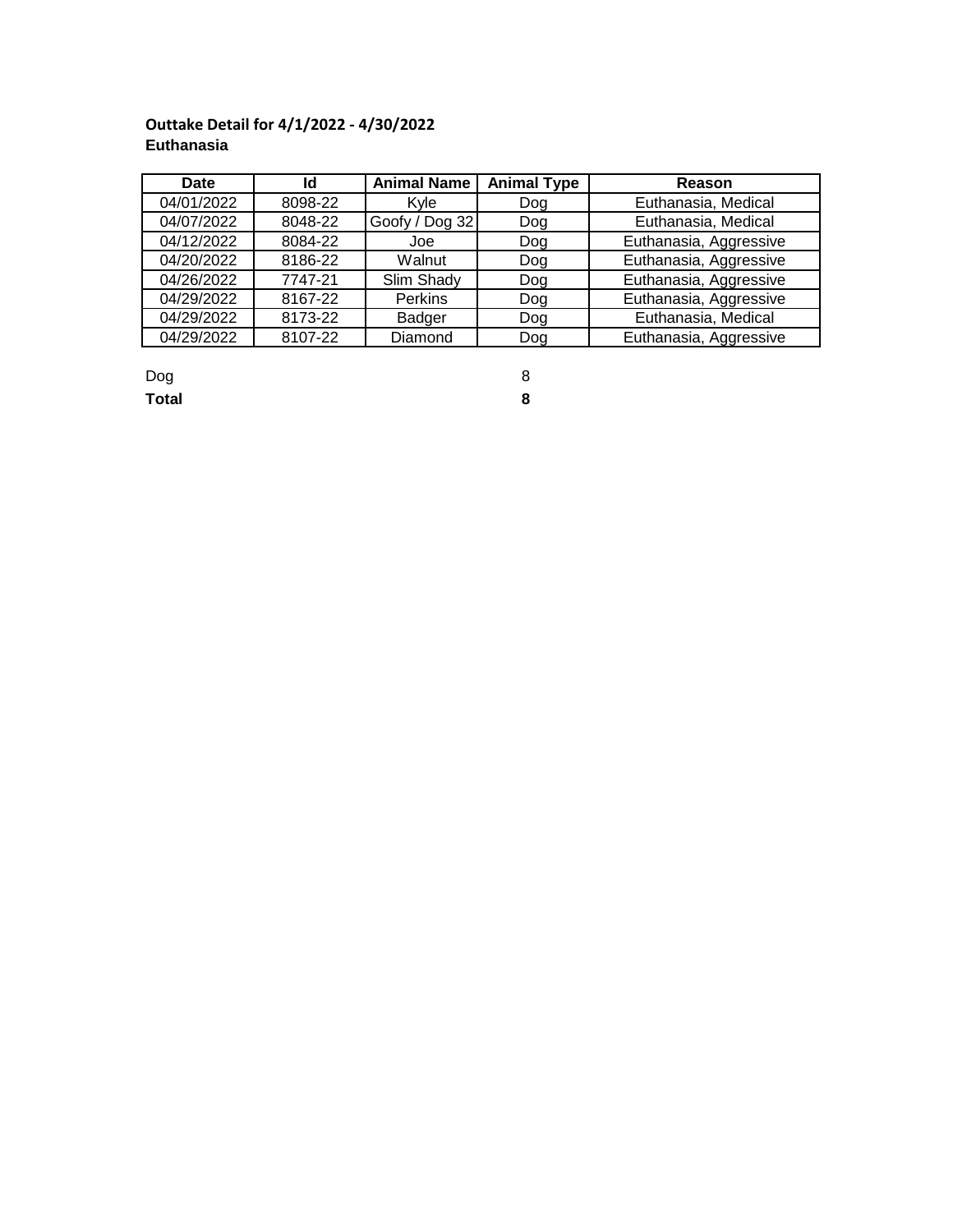#### **Outtake Detail for 4/1/2022 - 4/30/2022 Rescue**

|            |         |                    |                    |                                | Spayed/                    |
|------------|---------|--------------------|--------------------|--------------------------------|----------------------------|
| Date       | Id      | <b>Animal Name</b> | <b>Animal Type</b> | Person/Organization            | <b>Neutered</b>            |
| 04/01/2022 | 8079-22 | Freya              | Dog                | The Joy Committee Incorporated | No                         |
| 04/05/2022 | 8135-22 | Rose               | Dog                | The pretty pittie committee    | Unknown                    |
| 04/07/2022 | 7953-22 | Gretchen           | Dog                | The pretty pittie committee    | 03/24/2022                 |
| 04/14/2022 | 8150-22 | Cleopatra          | Dog                | The pretty pittie committee    | <b>No</b>                  |
| 04/14/2022 | 8149-22 | Bashful            | Dog                | The pretty pittie committee    | Came in Sterilized/Altered |
| 04/14/2022 | 8155-22 | Dopey              | Dog                | The pretty pittie committee    | No                         |
| 04/14/2022 | 8152-22 | Dopey              | Dog                | The pretty pittie committee    | Unknown                    |
| 04/14/2022 | 8154-22 | Sleepy             | Dog                | The pretty pittie committee    | <b>No</b>                  |
| 04/14/2022 | 8151-22 | Sneezy             | Dog                | The pretty pittie committee    | Unknown                    |
| 04/14/2022 | 8170-22 | Grumpy             | Dog                | The pretty pittie committee    | No                         |
| 04/16/2022 | 8143-22 | Duke               | Dog                | Schnauzer Love Rescue Marty    | Came in Sterilized/Altered |
|            |         |                    |                    | Morgan/Nancy Delf              |                            |
| 04/22/2022 | 8094-22 | Ariel              | Dog                | The pretty pittie committee    | <b>No</b>                  |
| 04/22/2022 | 8105-22 | Fern               | Dog                | The pretty pittie committee    | Came in Sterilized/Altered |
| 04/22/2022 | 7980-22 | Nora               | Dog                | The pretty pittie committee    | <b>No</b>                  |
| 04/22/2022 | 8062-22 | Cher               | Dog                | The pretty pittie committee    | <b>No</b>                  |
| 04/22/2022 | 8080-22 | Jan                | Dog                | The pretty pittie committee    | <b>No</b>                  |
| 04/22/2022 | 8091-22 | Sarah              | Dog                | The pretty pittie committee    | <b>No</b>                  |
| 04/22/2022 | 7979-22 | Denver             | Dog                | The pretty pittie committee    | <b>No</b>                  |
| 04/22/2022 | 8153-22 | Snow white         | Dog                | The pretty pittie committee    | <b>No</b>                  |
| 04/27/2022 | 8076-22 | Largo              | Cat                | Angies Dog House               | 03/18/2022                 |
| 04/28/2022 | 8118-22 | Dandelion          | Dog                | The pretty pittie committee    | 04/18/2022                 |
| 04/28/2022 | 8206-22 | Slinky             | Dog                | The Haven                      | No                         |
| 04/28/2022 | 8205-22 | Little Bo Peep     | Dog                | The Haven                      | No                         |
| 04/28/2022 | 8204-22 | Ken                | Dog                | The Haven                      | <b>No</b>                  |
| 04/28/2022 | 8203-22 | Barbie             | Dog                | The Haven                      | Unknown                    |
| 04/29/2022 | 8109-22 | Creek              | Dog                | Road Dog Rescue                | No                         |
| 04/29/2022 | 8126-22 | Babys Breath       | Dog                | Road Dog Rescue                | Came in Sterilized/Altered |
| 04/29/2022 | 7674-21 | Sugar Plum         | Dog                | The pretty pittie committee    | Came in Sterilized/Altered |

Cat and the contract of the contract of the contract of the contract of the contract of the contract of the contract of the contract of the contract of the contract of the contract of the contract of the contract of the co

Dog 27

**Total 28**